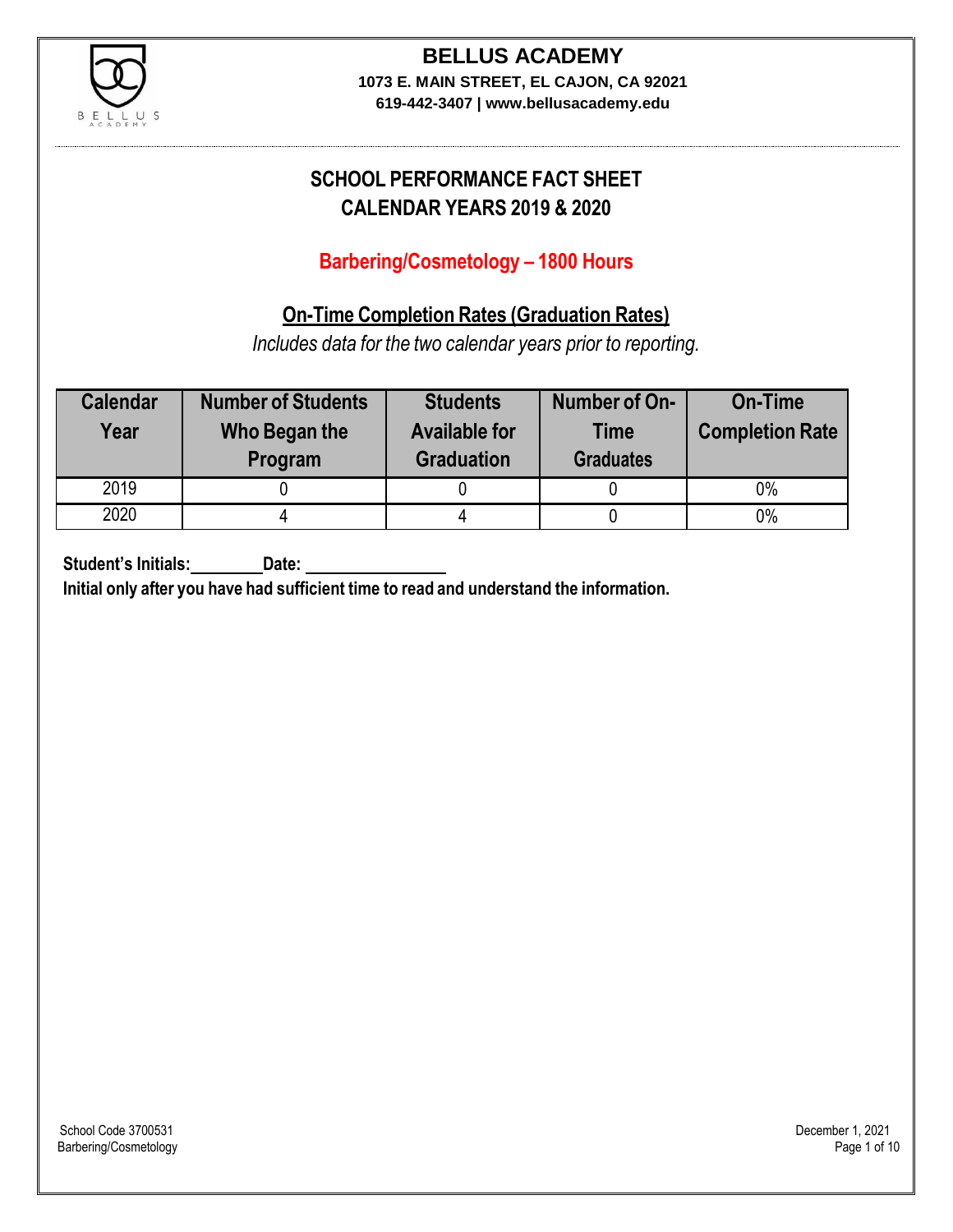

**619-442-3407 | www.bellusacademy.edu**

### **Job Placement Rates** *(includes data for the two calendar years prior to reporting)*

| <b>Calendar</b> | Number of                                                | Number of        | <b>Graduates</b>                          | <b>Graduates</b>                | <b>Placement Rate %</b>                |
|-----------------|----------------------------------------------------------|------------------|-------------------------------------------|---------------------------------|----------------------------------------|
| Year            | <b>Students</b><br><b>Who</b><br><b>Began</b><br>Program | <b>Graduates</b> | <b>Available for</b><br><b>Employment</b> | Employed in the<br><b>Field</b> | <b>Employed in the</b><br><b>Field</b> |
| 2019            |                                                          |                  |                                           |                                 |                                        |
| 2020            |                                                          |                  |                                           |                                 |                                        |

You may obtain from the institution a list of the employment positions determined to be in the field for which a student received education and training by contacting the Admissions Representative at this institution.

### **Gainfully Employed Categories** *(includes data for the two calendar years prior to reporting)*

| <b>Calendar Year</b> | <b>Graduate Employed</b><br>in the Field<br>20-29 Hours Per<br><b>Week</b> | <b>Graduates Employed in the</b><br><b>Field at Least 30 Hours Per</b><br><b>Week</b> | <b>Total Graduates</b><br><b>Employed in the</b><br><b>Field</b> |
|----------------------|----------------------------------------------------------------------------|---------------------------------------------------------------------------------------|------------------------------------------------------------------|
| 2019                 |                                                                            |                                                                                       |                                                                  |
| 2020                 |                                                                            |                                                                                       |                                                                  |

## **Part-Time vs. Full-Time Employment**

### **Single Position vs. Concurrent Aggregated Position**

| <b>Calendar Year</b> | <b>Graduates</b><br><b>Employed in the</b><br><b>Field in a Single</b><br><b>Position</b> | Graduates Employed in the<br><b>Field in Concurrent</b><br><b>Aggregated Positions</b> | <b>Total Graduates</b><br><b>Employed in the</b><br><b>Field</b> |
|----------------------|-------------------------------------------------------------------------------------------|----------------------------------------------------------------------------------------|------------------------------------------------------------------|
| 2019                 |                                                                                           |                                                                                        |                                                                  |
| 2020                 |                                                                                           |                                                                                        |                                                                  |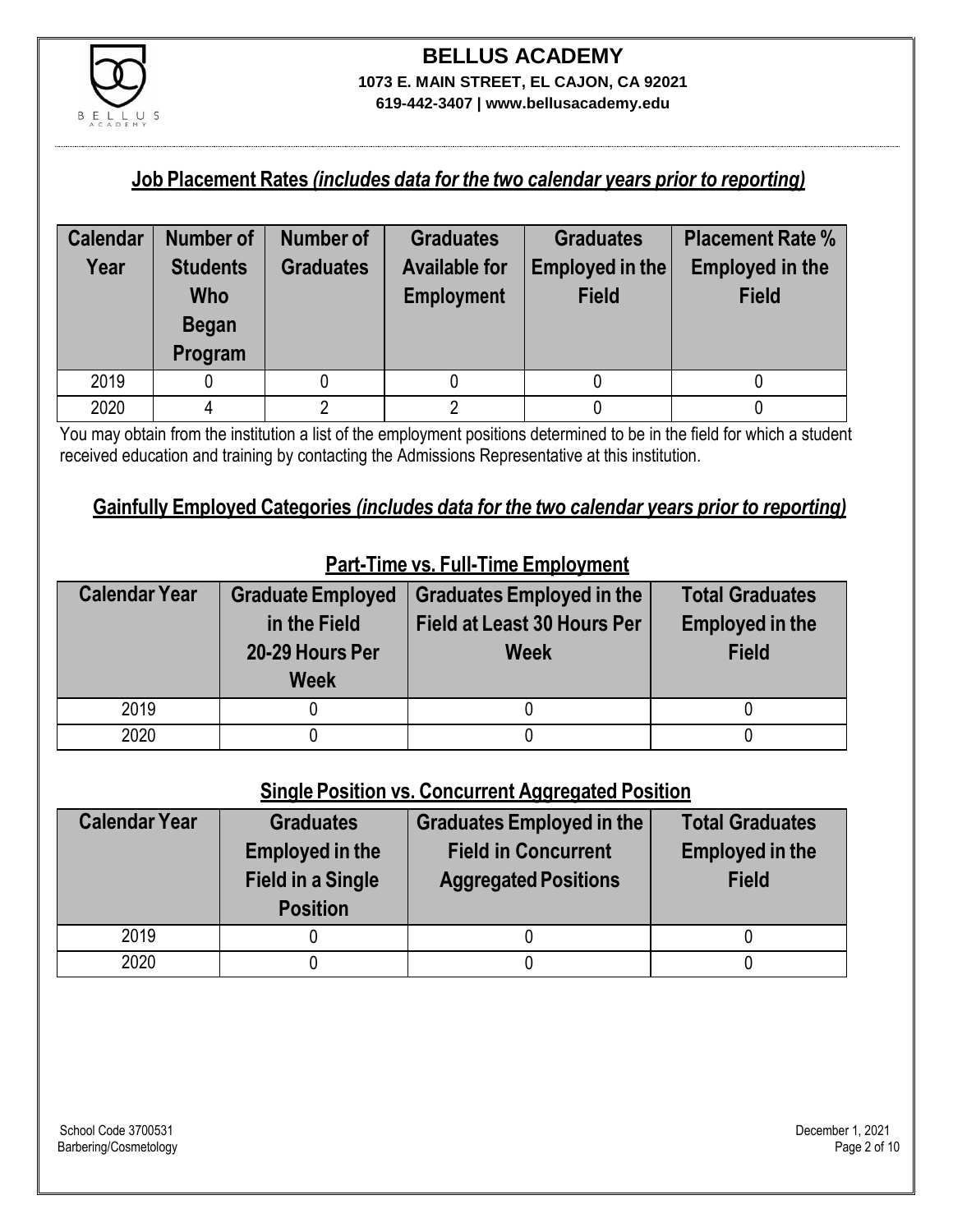

**619-442-3407 | www.bellusacademy.edu**

### **Self-Employed / Freelance Positions**

| <b>Calendar Year</b> | <b>Graduates Employed who are Self-</b><br><b>Employed or Working Freelance</b> | <b>Total Graduates</b><br><b>Employed in the Field</b> |
|----------------------|---------------------------------------------------------------------------------|--------------------------------------------------------|
| 2019                 |                                                                                 |                                                        |
| 2020                 |                                                                                 |                                                        |

### **InstitutionalEmployment**

| <b>Calendar Year</b> | <b>Graduates Employed in the Field who are</b><br><b>Employed by the Institution, an Employer</b><br>Owned by the Institution, or an Employer<br>who Shares Ownership with the<br>Institution. | <b>Total Graduates</b><br><b>Employed in the Field</b> |
|----------------------|------------------------------------------------------------------------------------------------------------------------------------------------------------------------------------------------|--------------------------------------------------------|
| 2019                 |                                                                                                                                                                                                |                                                        |
| 2020                 |                                                                                                                                                                                                |                                                        |

**Student's Initials:** Date:

**Initial only after you have had sufficient time to read and understand the information.**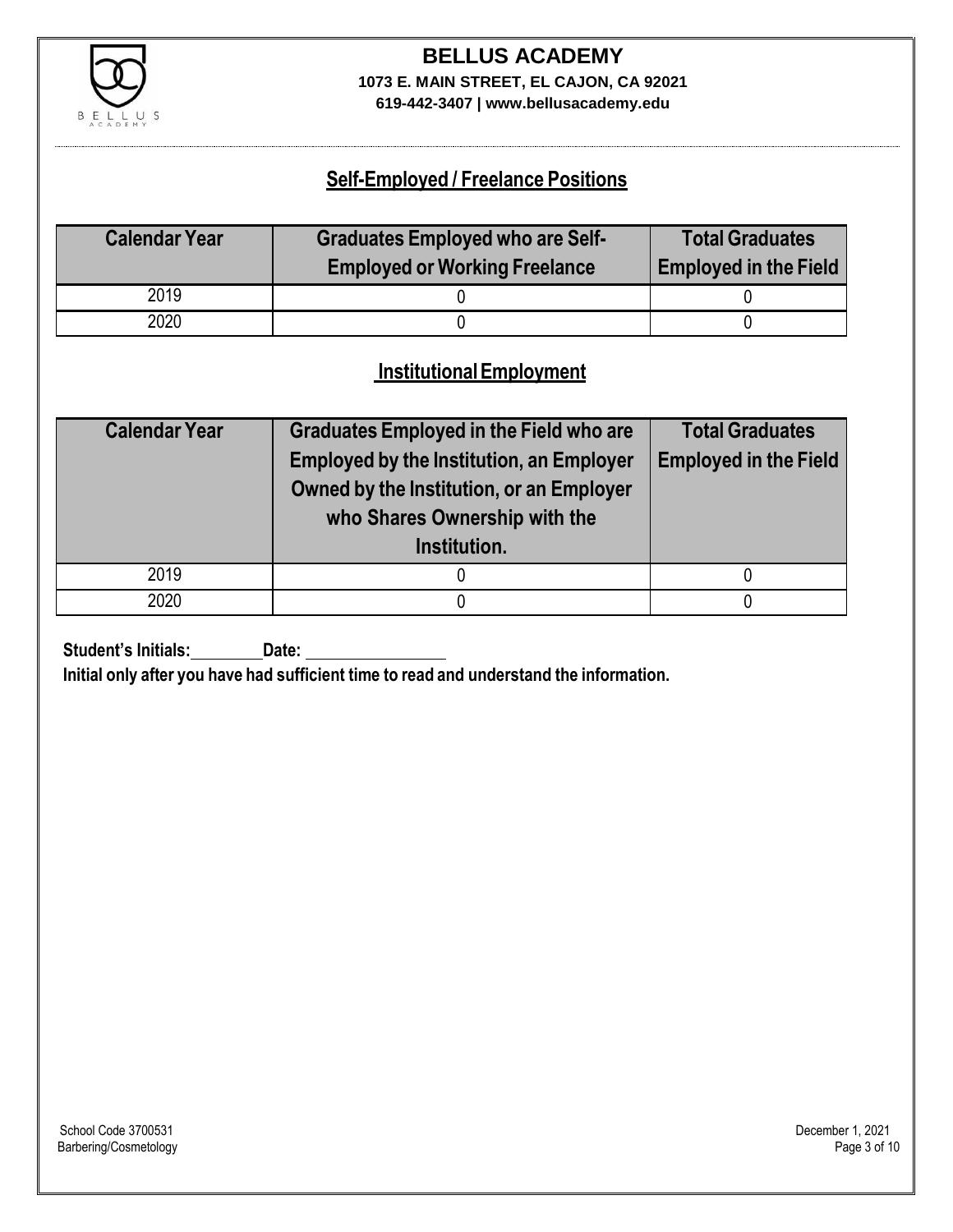

### **License Examination Passage Rates** *(includes data for the two calendar years prior to reporting)*

| <b>Calendar</b><br>Year | <b>Number of</b><br><b>Graduates in</b><br><b>Calendar Year</b> | Number of<br><b>Graduates</b><br><b>Taking Exam</b> | <b>Who</b><br><b>Number</b><br><b>First</b><br><b>Passed</b><br><b>Available Exam</b><br>Exam | <b>Number Who</b><br><b>Failed First</b><br><b>Available</b><br>Exam | <b>Passage</b><br><b>Rate</b> |
|-------------------------|-----------------------------------------------------------------|-----------------------------------------------------|-----------------------------------------------------------------------------------------------|----------------------------------------------------------------------|-------------------------------|
| 2019                    |                                                                 |                                                     |                                                                                               |                                                                      |                               |
| 2020                    |                                                                 |                                                     |                                                                                               |                                                                      |                               |

Licensure examination passage data is not available from the state agency administering the examination. We are unable to collect data from 0 graduates.

**Student's Initials: Date: Initial only after you have had sufficient time to read and understand the information.**

School Code 3700531 December 1, 2021<br>Barbering/Cosmetology Page 4 of 10 Barbering/Cosmetology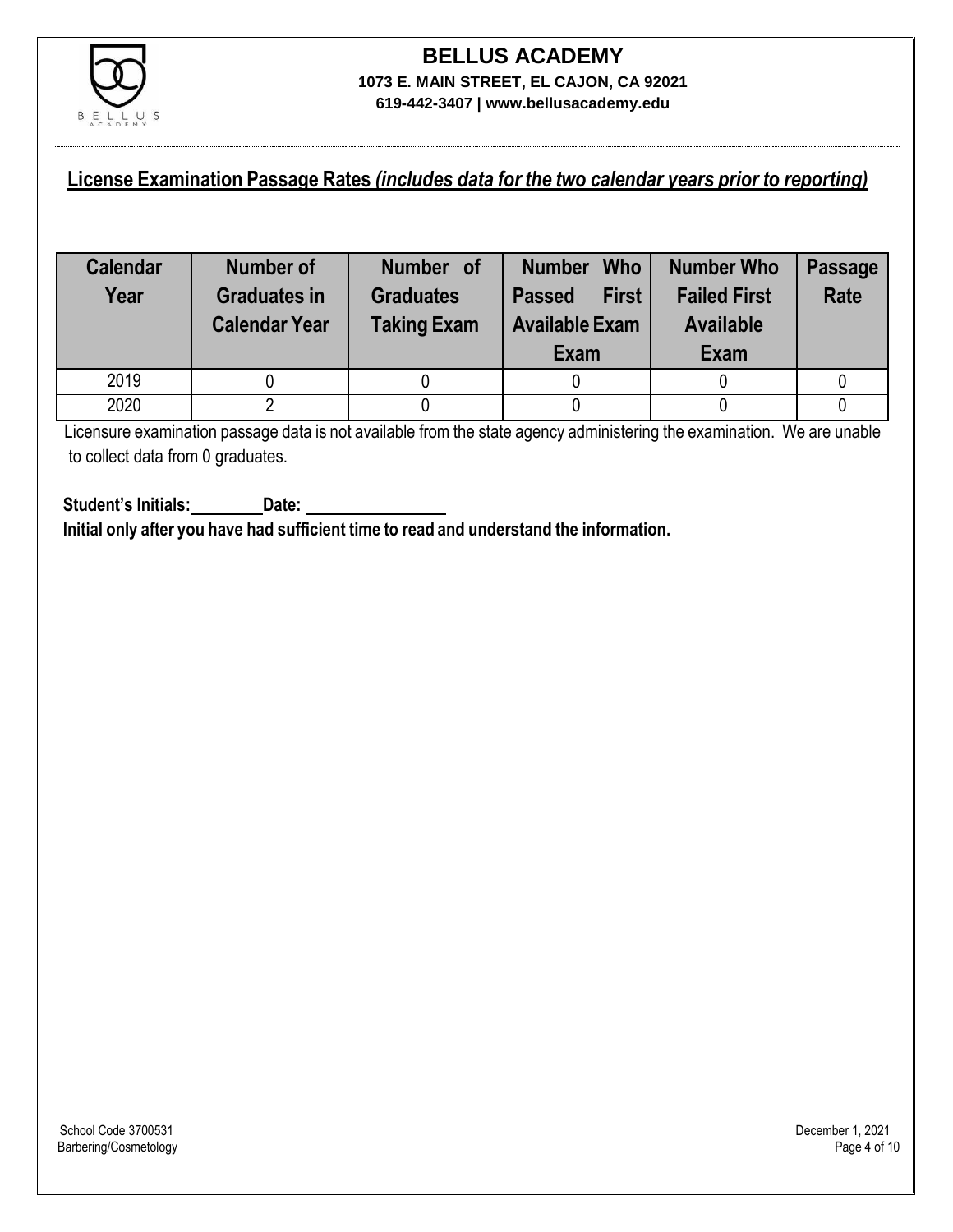

### **Salary and Wage Information** *(includes data for the two calendar years prior to reporting)*

### **Annual salary and wages reported for graduates employed in the field.**

| <b>Calendar</b> | <b>Graduates</b>     | <b>Graduates</b>   |                   |                      | $ $20,001 $ \$35,001   \$40,001   \$45,001   No Salary |
|-----------------|----------------------|--------------------|-------------------|----------------------|--------------------------------------------------------|
| Year            | <b>Available for</b> | <b>Employed in</b> |                   |                      | <b>Information</b>                                     |
|                 | <b>Employment</b>    | <b>Field</b>       | \$25,000 \$40,000 | $ $45,000$ $$50,000$ | <b>Reported</b>                                        |
| 2019            |                      |                    |                   |                      |                                                        |
| 2020            |                      |                    |                   |                      |                                                        |

A list of sources used to substantiate salary disclosures is available from the school. Wage and salary data was gathered using the following data: Graduate Employment verification. Additional wage and salary information may be found on the Bureau of Labor Statistics O\*Net websites for each discipline at:

#### Barbering

[https://www.careerinfonet.org/occ\\_rep.asp?optstatus=011000000&soccode=395011&id=1&nodeid=2&stfips=06&sea](https://www.careerinfonet.org/occ_rep.asp?optstatus=011000000&soccode=395011&id=1&nodeid=2&stfips=06&search=Go) [rch=Go](https://www.careerinfonet.org/occ_rep.asp?optstatus=011000000&soccode=395011&id=1&nodeid=2&stfips=06&search=Go)

#### **Cosmetology**

[http://www.careerinfonet.org/occ\\_rep.asp?optstatus=011000000&soccode=395012&id=1&nodeid=2&stfips=06&sear](http://www.careerinfonet.org/occ_rep.asp?optstatus=011000000&soccode=395012&id=1&nodeid=2&stfips=06&search=Go) [ch=Go](http://www.careerinfonet.org/occ_rep.asp?optstatus=011000000&soccode=395012&id=1&nodeid=2&stfips=06&search=Go)

**Student's Initials: Date:**

**Initial only after you have had sufficient time to read and understand the information.**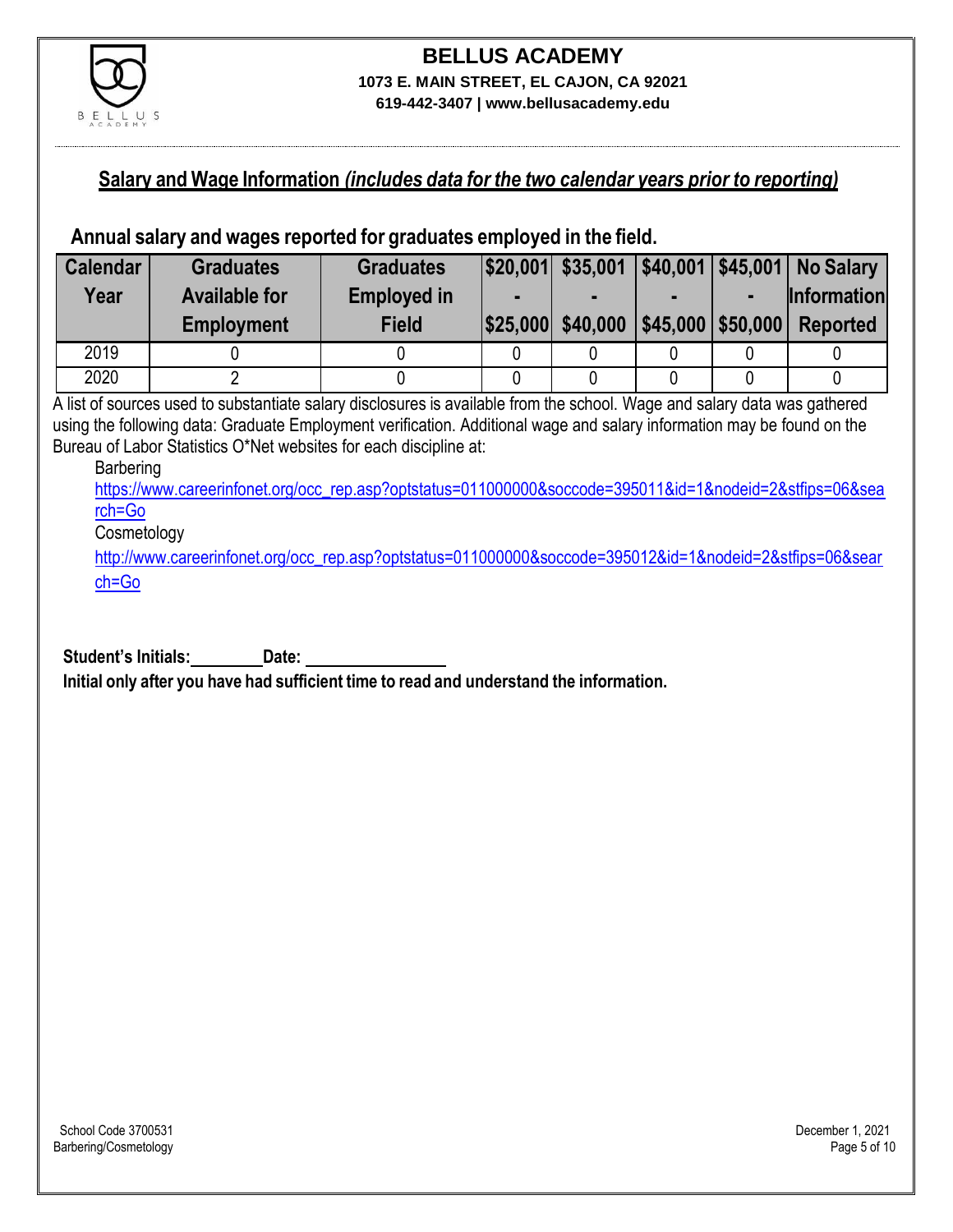

### **Cost of Educational Program**

Total charges for the program for students completing on time in 2019: **\$26,818.** Total charges may be higher for students that do not complete on time.

Total charges for the program for students completing on time in 2020: **\$27,022.** Total charges may be higher for students that do not complete on time.

**Student's Initials: Date: Initial only after you have had sufficient time to read and understand the information.**

### **Federal Student Loan Debt**

| <b>Calendar</b><br>Year(s) | Most recent three<br>year cohort default<br>rate, as reported by<br>the United State<br><b>Department of</b><br>Education. <sup>1</sup> | The percentage of<br>enrolled students<br>receiving federal<br>student loans to<br>pay for this<br>program. | The percentage of<br>graduates who<br>took out federal<br>student loans to<br>pay for this<br>program. | The average amount of<br>federal student loan<br>debt of graduates who<br>took out federal<br>student loans at this<br>institution. |
|----------------------------|-----------------------------------------------------------------------------------------------------------------------------------------|-------------------------------------------------------------------------------------------------------------|--------------------------------------------------------------------------------------------------------|-------------------------------------------------------------------------------------------------------------------------------------|
| 2019                       |                                                                                                                                         |                                                                                                             |                                                                                                        | \$4641                                                                                                                              |
| 2020                       | 1.5%                                                                                                                                    | 90%                                                                                                         | 50%                                                                                                    | \$3739                                                                                                                              |

<sup>1</sup>The percentage of students who defaulted on their federal student loans is called the Cohort Default Rate (CDR). It shows the percentage of this school's students who were more than 270 days (9 months) behind on their federal student loans within three years of when the first payment was due. This is the most recent CDR reported by the U.S. Department of Education.

**Student's Initials: Date: Initial only after you have had sufficient time to read and understand the information.**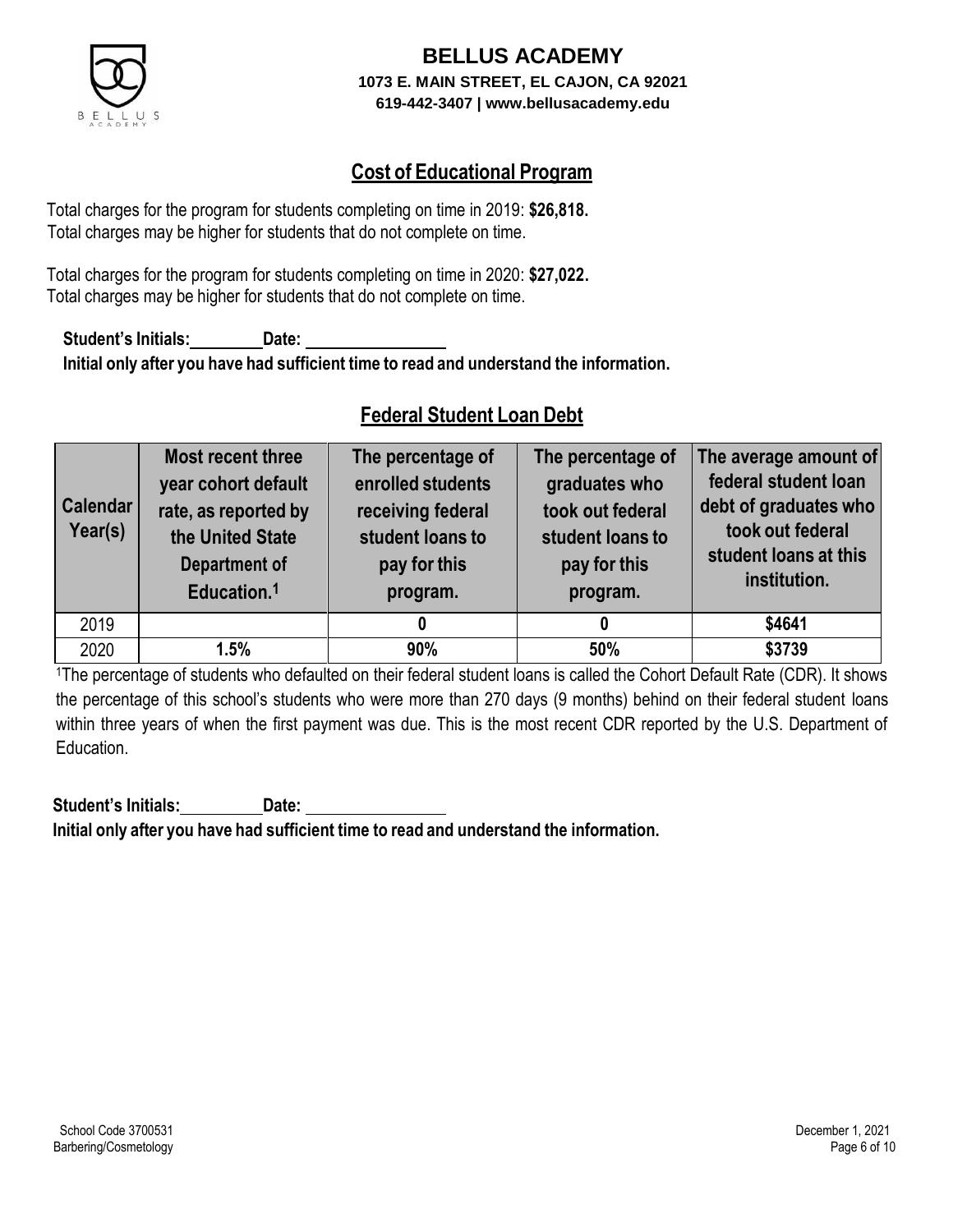

This fact sheet is filed with the Bureau for Private Postsecondary Education. Regardless of any information you may have relating to completion rates, placement rates, starting salaries, or license exam passage rates, this fact sheet contains the information as calculated pursuant to state law.

Any questions a student may have regarding this fact sheet that have not been satisfactorily answered by the institution may be directed to the Bureau for Private Postsecondary Education at 1747 N. Market Blvd, Suite 225, Sacramento, CA 95834, [www.bppe.ca.gov,](http://www.bppe.ca.gov/) toll-free telephone number (888) 370-7589 or by fax (916) 263-1897.

Student Name – Print

Student Signature Date Date

School Official Date Date Date Date Date Date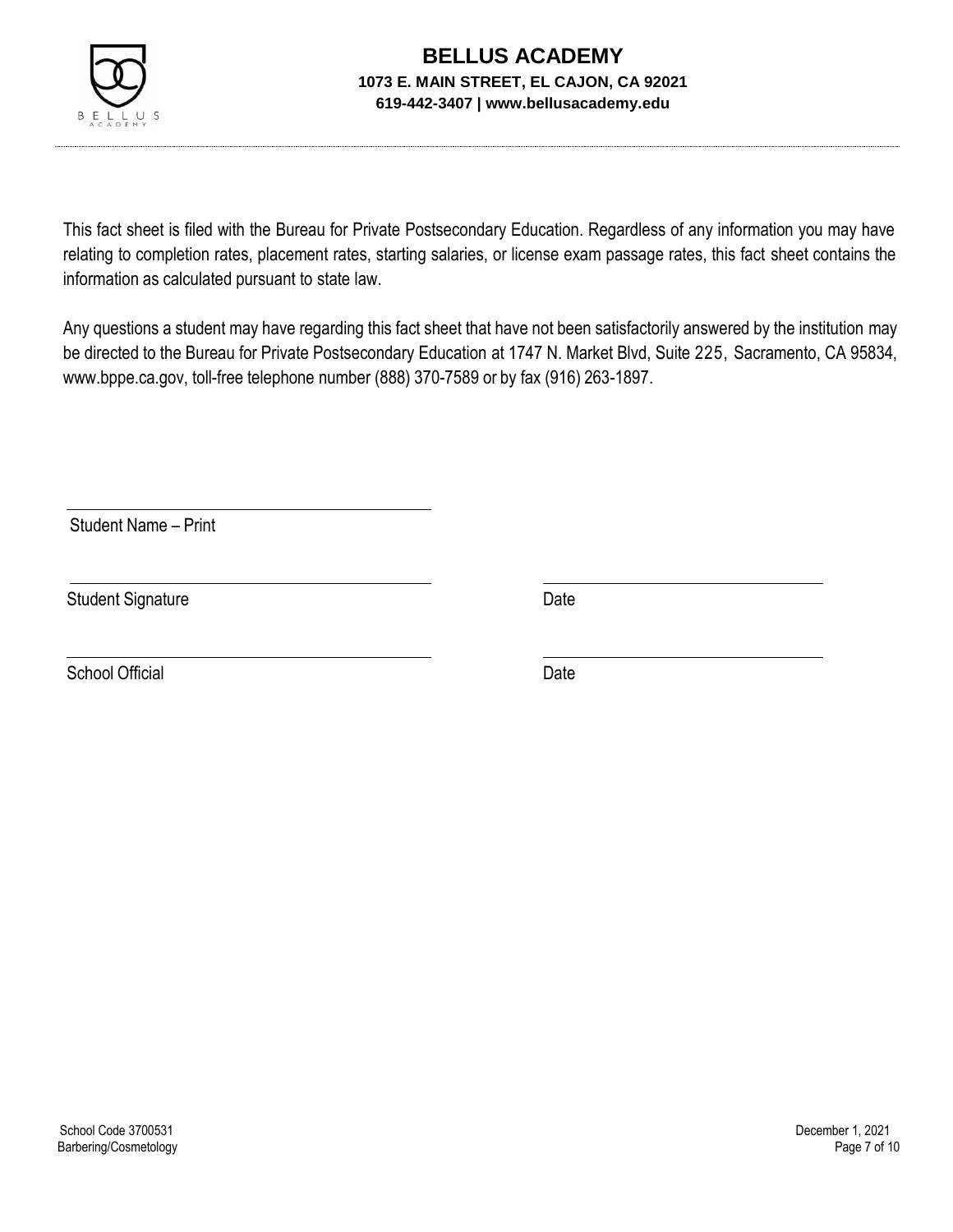

This program is new. Therefore, the number of students who graduate, the number of students who are placed, or the starting salary you can earn after finishing the educational program are unknown at the time. Information regarding general salary and placement statistics may be available from government sources or from the institution but is not equivalent to actual performance data. This program began on 05/14/2019. As of 12/01/2022, two full years of data for this program will be available.

## **Definitions**

- "Number of Students Who Began the Program" means the number of students who began a program who were scheduled to complete the program within 100% of the published program length within the reporting calendar year and excludes all students who cancelled during the cancellation period.
- "Students Available for Graduation" is the number of students who began the program minus the number of students who have died, been incarcerated, or been called to active military duty.
- "Number of On-time Graduates" is the number of students who completed the program within 100% of the published program length within the reporting calendar year.
- "On-time Completion Rate" is the number of on-time graduates divided by the number of students available for graduation.
- "150% Graduates" is the number of students who completed the program within 150% of the program length (includes on-time graduates).
- "150% Completion Rate" is the number of students who completed the program in the reported calendar year within 150% of the published program length, including on-time graduates, divided by the number of students available for graduation.
- "Graduates Available for Employment" means the number of graduates minus the number of graduates unavailable for employment.
- "Graduates Unavailable for Employment" means the graduates who, after graduation, die, become incarcerated, are called to active military duty, are international students that leave the United States or do not have a visa allowing employment in the United States, or are continuing their education in an accredited or bureau-approved postsecondary institution.
- "Graduates Employed in the Field" means graduates who beginning within six months after a student completes the applicable educational program are gainfully employed, whose employment has been reported, and for whom the institution has documented verification of employment. For occupations for which the state requires passing an examination, the six months period begins after the announcement of the examination results for the first examination available after a student completes an applicable educational program.
- "Placement Rate Employed in the Field" is calculated by dividing the number of graduates gainfully employed in the field by the number of graduates available for employment.
- "Number of Graduates Taking Exam" is the number of graduates who took the first available exam in the reported calendar year.

School Code 3700531 December 1, 2021 Barbering/Cosmetology Page 8 of 10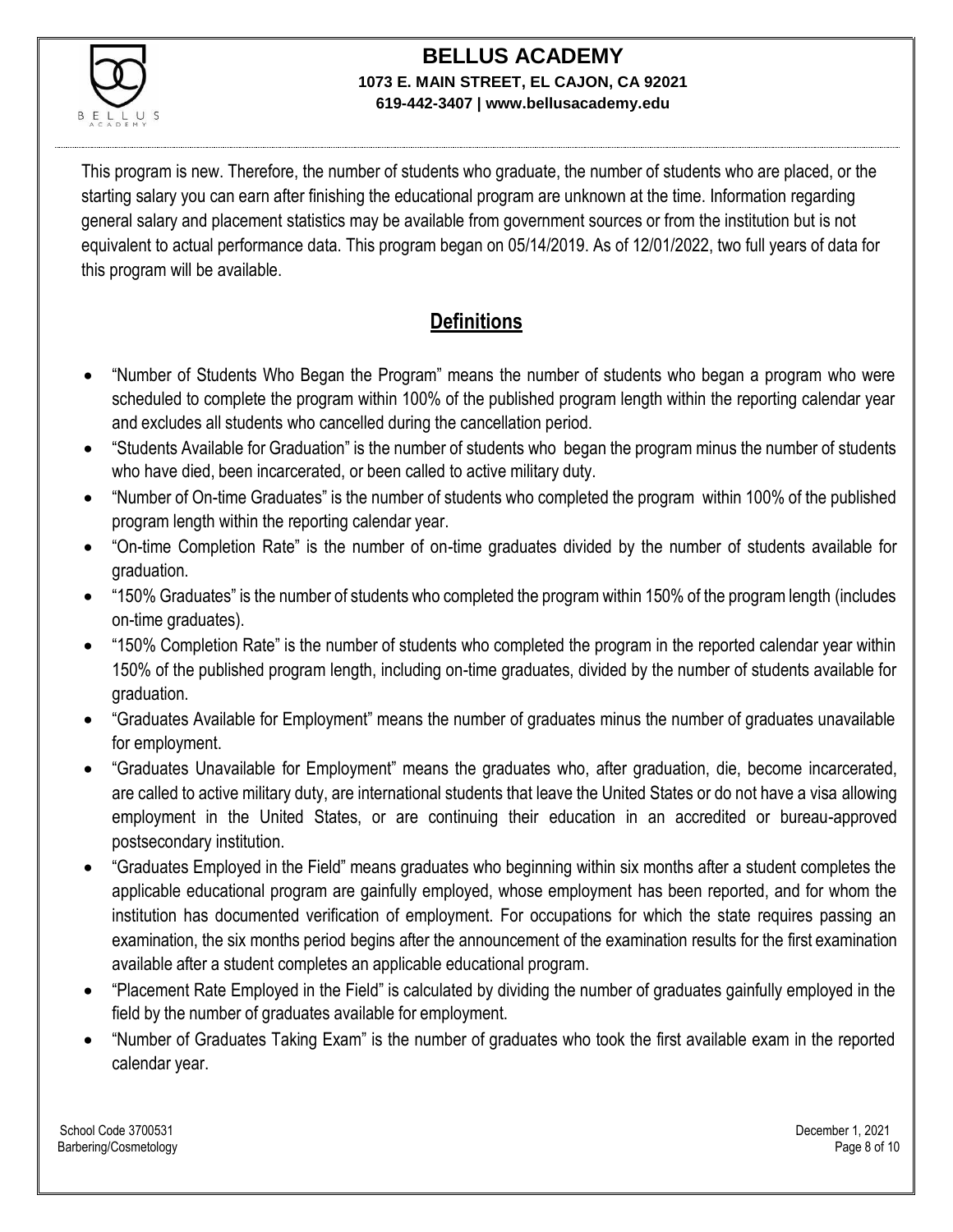

- "First Available Exam Date" is the date for the first available exam after a student completed a program.
- "Passage Rate" is calculated by dividing the number of graduates who passed the exam by the number of graduates who took the reported licensing exam.
- "Number Who Passed First Available Exam" is the number of graduates who took and passed the first available licensing exam after completing the program.
- "Salary" is as reported by graduate or graduate's employer.
- "No Salary Information Reported" is the number of graduates for whom, after making reasonable attempts, the school was not able to obtain salary information.